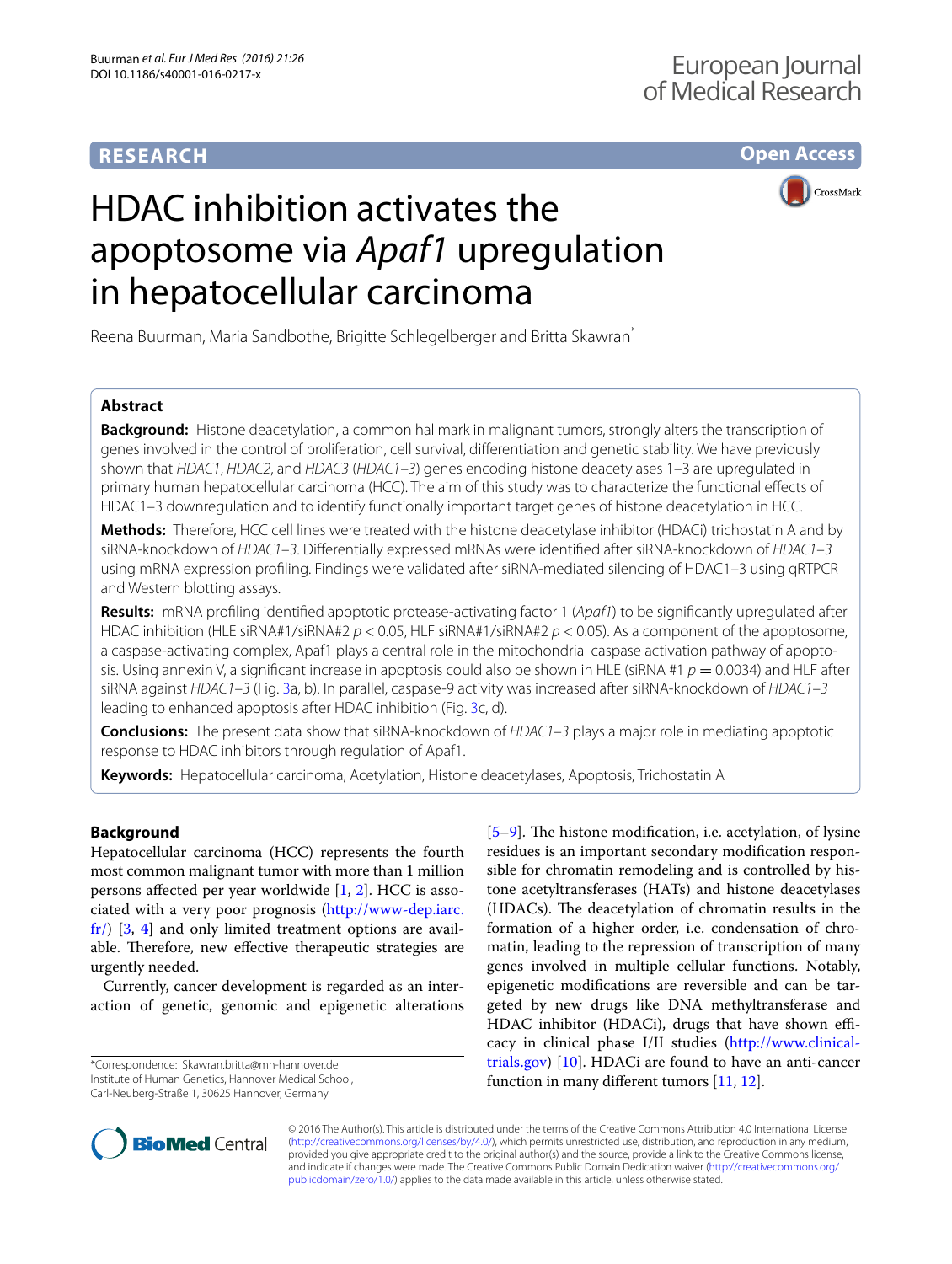We have previously shown that *HDAC1*–*3* are upregulated in primary human HCC [[13\]](#page-4-9). Therefore, we hypothesized that the altered expression of genes due to chromatin remodeling may play a fundamental role in hepatocarcinogenesis. We hence induced histone acetylation by HDACi or siRNA silencing of *HDAC1*–*3* to identify functionally important target genes. Upon increasing histone acetylation, the apoptotic proteaseactivating factor 1 (Apaf1), a major regulator of apoptosis, was reactivated.

## **Methods**

#### **Primary tissue**

Analysis was carried out based on the re-evaluation of pseudonymized tumor specimens of 23 patients with HCC treated at Hannover Medical School (MHH) and taken from the archive of the Institute of Pathology at the MHH (Germany) [[13](#page-4-9)]. The local Ethics Committee ("Ethikkommission der Medizinischen Hochschule Hannover", head: Prof. Dr. H.D. Tröger) approved the application to retrospectively use the samples in this study (left over from diagnostic procedures) that had been irreversibly unlinked from the source, rendering them anonymous, and thus exempting them from IRB review, waiving the consent requirement due to no legal or ethical concerns (Ethics Statement: No. 2208–2014).

#### **Cell culture, HDAC inhibition and transfection**

HCC cell lines HLE [[14\]](#page-4-10) and HLF [[14\]](#page-4-10) (kindly provided by Professor Nam-Ho Huh, Department of Cell Biology, Graduate School of Medicine, Dentistry and Pharmaceutical Sciences, Okayama University, Okayama, Japan) were treated with trichostatin A (TSA) or transfected with siRNA against *HDAC1*–*3* as previously described [[13\]](#page-4-9). siRNA#1 and #2 are different mixtures of siRNAs against HDAC1, HDAC2 and HDAC3 provided by Qiagen, Hilden, Germany ( $siRNA#1 = Hs_HDAC1_1$ , Hs  $HDAC2_3$ ,  $Hs_HDAC3_10$ ;  $siRNA#2 = Hs_HDAC1_6$ , Hs\_HDAC2\_1, Hs\_HDAC3\_9).

### **Expression analyses**

Microarray analyses were done as previously described with Whole Human Genome Oligo Microarray Kit  $4 \times 44$  k (Agilent) [\[13](#page-4-9)]. The array analysis was performed by a paired *t* test of treated against untreated cells with a corrected (Benjamini–Hochberg) *p* value of 0.1. The Agilent GeneSpring GX Data Analysis Software was used for bioinformatic analysis. mRNAs of interest were validated by qRTPCR as previously described [[13](#page-4-9)] with Taqman Assay [Hs00559421\_m1, amplicon spans exon 10 and 11 with a length of 112 bp (Applied Biosystems)] and Western blot using antibody against Apaf1

[#8723 Cell Signaling/NEB Danvers, MA, USA, Antibody ID: AB\_10829610 from [http://www.antibodyregistry.](http://www.antibodyregistry.org) [org,](http://www.antibodyregistry.org) used 1:1000, blocking with 3 % Slim Fast chocolate (Allpharm)].

#### **Assays to determine apoptosis and caspase‑9 activity**

To detect apoptotic cells, both adherent and floating cells were collected and washed twice with PBS. Cells were resuspended in  $1\times$  binding buffer (Becton–Dickinson) and stained with 5 µL annexinV-APC (Becton–Dickinson) and 5 µL 7-AAD (Becton–Dickinson) for 15 min in the dark. Samples were analyzed with the FACSCalibur flow cytometer (Becton–Dickinson). Data analysis was performed using CellQuest Pro software (Becton–Dickinson).

To detect viable cells, the activity of the mitochondrial dehydrogenase was determined using the Cell Proliferation Reagent WST-1 in 96-well format (Roche, Mannheim, Germany). To determine caspase-9 activity, Caspase-Glo® 9 Assay (G8210, Promega) was used. Absorption was measured using the Synergy 2 Multi-Mode Microplate Reader (BioTek).

#### **Statistics**

For statistical analysis, GraphPad Prism version 5.02 for Windows was used. Each assay (except for microarrays) was performed three times in biologically independent assays. 1-way ANOVA with Dunnett's multiple comparison test was performed. Statistics are given as mean  $\pm$  standard deviation. Asterisks are related to the following *p* values in all experiments:  $p = 0.01 - 0.05$ significant,  $* p = 0.001 - 0.01$  very significant, and \*\*\**p* < 0.001 extremely significant.

#### **Results**

As recently published by Buurman et al. [\[13\]](#page-4-9), *HDAC1*–*3* are upregulated in human primary HCC. To characterize the functional effects of deregulated *HDAC1*–*3*, HCC cell lines HLE, HLF, HepG2 and Huh-7 were treated with HDACi TSA. To rule out such unspecific and toxic side effects of HDACs by inhibitors like TSA in the two cell lines HLE and HLF, siRNA-knockdown of combined *HDAC1*–*3* was performed.

Aiming to determine the influence of increased histone acetylation on mRNA expression in HCC, we investigated global mRNA expression by microarray analyses in HCC cell lines treated with specific siRNA against *HDAC1*–*3* for 48 h.

This led to significant differences in gene expression between treated and untreated cells. *Apaf1* showed the most pronounced differential expression levels compared to untreated cells. Since Apaf1 is a central protein of the intrinsic apoptotic pathway and the core molecule in the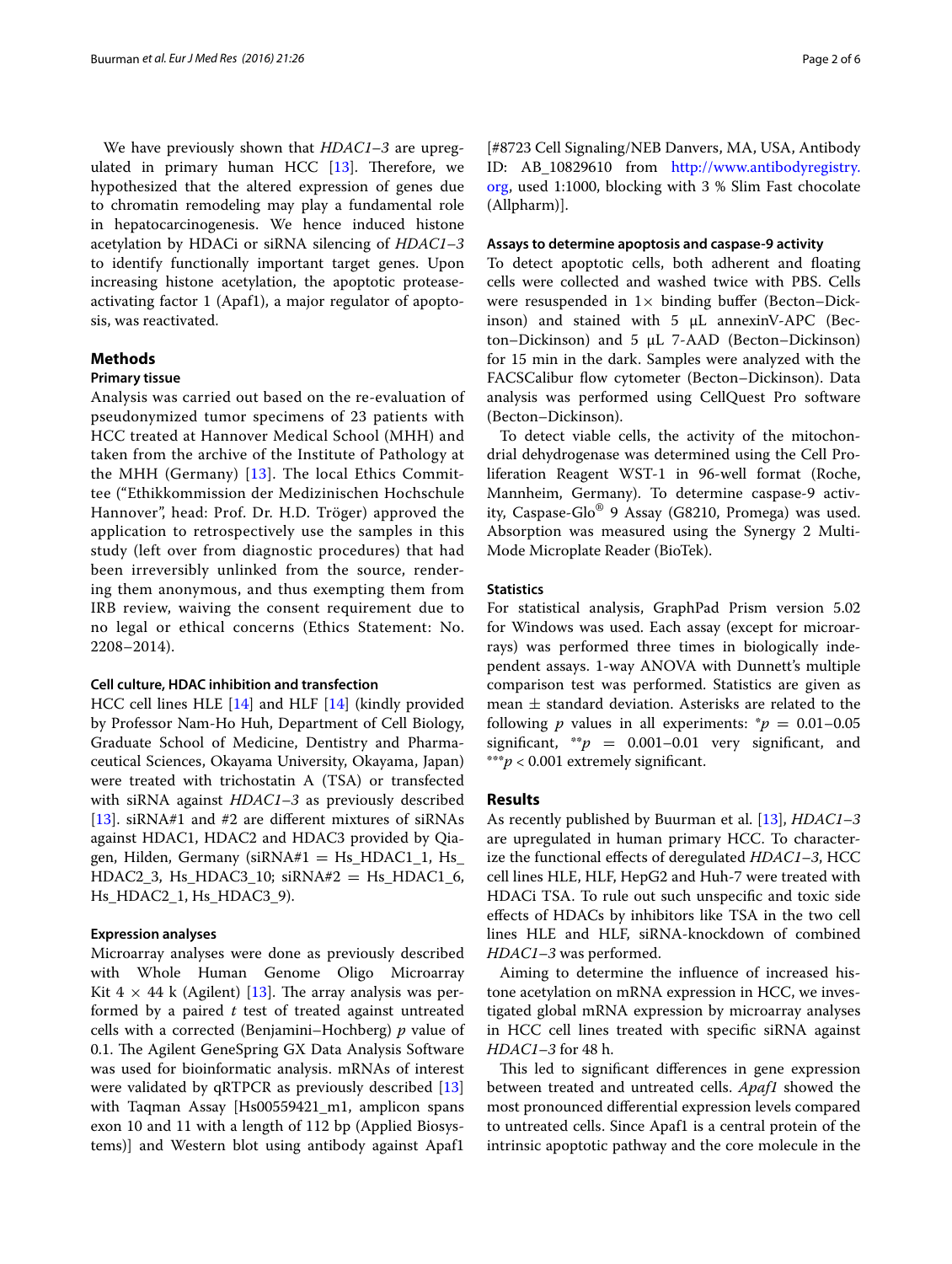

<span id="page-2-0"></span>formation of the apoptosome, a caspase-activating complex, this gene was investigated further.

As shown in Fig. [1](#page-2-0)a, b, qRTPCR confirmed the result of the array analyses and showed a systematic increase in *Apaf1* expression after siRNA treatment against *HDAC1*– *3* (HLE siRNA#1/siRNA#2 *p* < 0,05, HLF siRNA#1/ siRNA#2  $p$  < 0,05). HLE and HLF showed increased Apaf1 expression using siRNA#1 about 118/93 % in comparison to the controls and using siRNA#2 about 81/70 %. Furthermore, expression of Apaf1 was analyzed by Western blot analyses (Fig. [1c](#page-2-0)) in HLE and HLF cell lines after siRNA treatment against *HDAC1*–*3*. An increase in Apaf1 protein expression was seen after histone deacetylation inhibition, substantiating also the result of the microarray analyses.

Moreover, qRTPCR was performed focusing on *Apaf1* in the four HCC cell lines HLE, HLF, HepG2 and Huh-7 which were incubated with HDACi TSA for 12 h to validate the results from previous experiments. As shown in Fig. [2,](#page-3-1) qRTPCR confirmed the result of siRNA treatment against *HDAC1*–*3* and showed an increase in *Apaf1*

expression after HDACi treatment. HLE, Huh7 and HepG2 showed an increased *Apaf1* expression with a significance of *p* = 0.01–0.05 (HLE 68 %, HLF 59 %, Huh7 173 %, HepG2 =  $124$  % increase).

To investigate the effect of histone acetylation and upregulation of Apaf1 on apoptosis induction, apoptosis and proliferation were measured 48 h after siRNA transfection against *HDAC1*–*3*. In a previous study [[13\]](#page-4-9), it could be shown that acetylation was increased by more than 50 % and a significant increase in caspase 3/7 activity of more than 50 % than in controls. Using annexin V, a significant increase in apoptosis could also be shown in HLE [siRNA#1 80 %, siRNA#2 20 % increase (siRNA #1 *p* = 0.0034)] and HLF (siRNA#1 38 %, siRNA#2 28 % increase) after siRNA against *HDAC1*–*3* (Fig. [3a](#page-3-0), b). In parallel, both HCC cell lines showed an increase of caspase 9 activity after 48 h compared with controls (Fig. [3c](#page-3-0), d). The increase was between 26 and 76 % with exception of siRNA#2 in HLE.

To confirm the clinical relevance of the deregulation of *Apaf1,* 23 primary HCC were investigated using qRTPCR.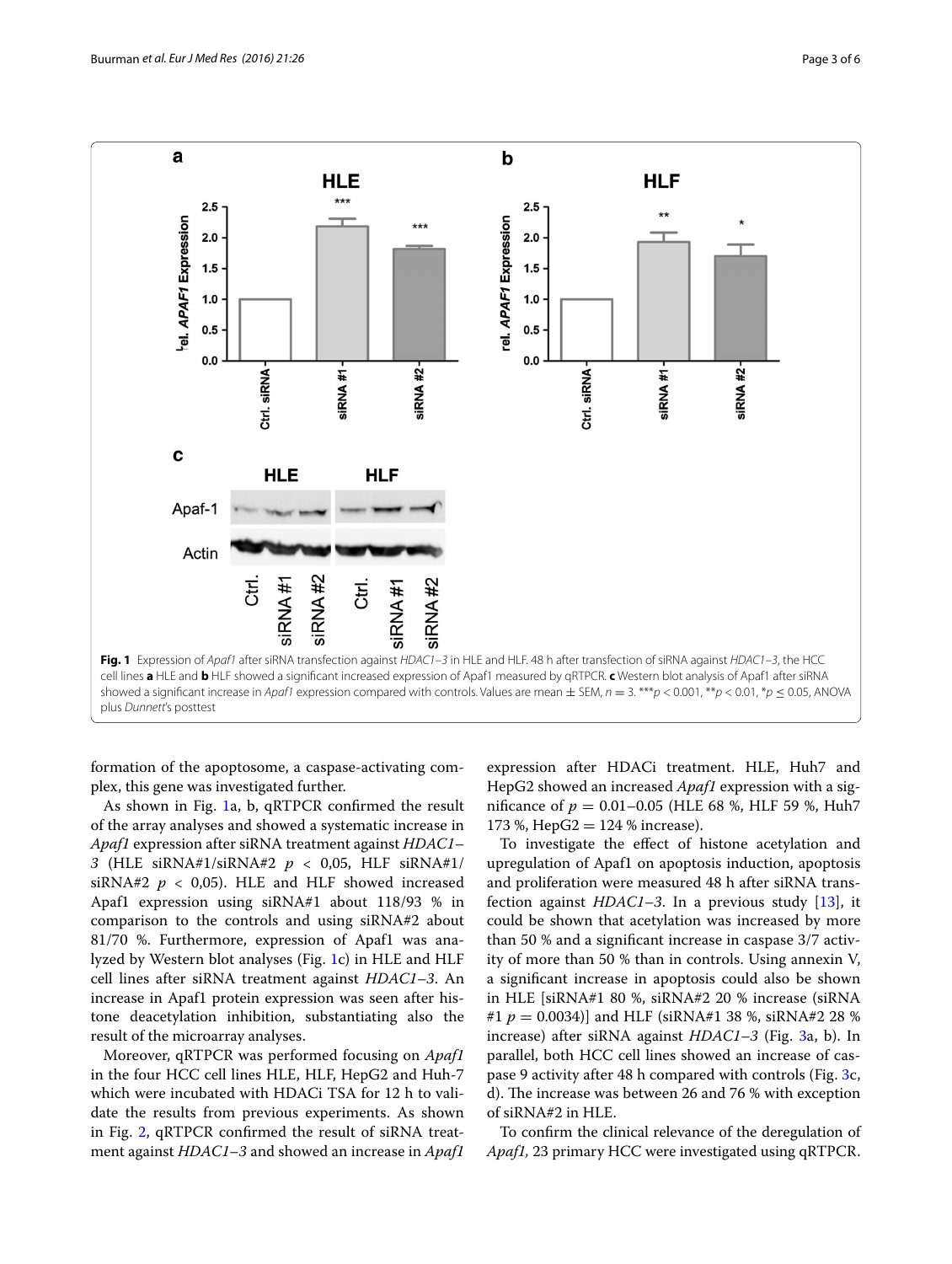

<span id="page-3-1"></span>**Fig. 2** Expression of *Apaf1* after 12-h treatment with the HDACi TSA. Expression of *Apaf1* after 12-h treatment with the HDACi TSA in the HCC cell lines HLE, HLF, Huh7 and HepG2 measured by qRTPCR. After treatment, *Apaf1* showed an increased expression compared with controls. Values are mean  $\pm$  SEM,  $n = 3$ ,  $p \le 0.05$ , ANOVA plus *Dunnett*'s posttest

Compared to a human reference, *Apaf1* expression was reduced in more than half of the primary HCC (Fig. [4\)](#page-4-11).

## **Discussion**

Histone deacetylation represents an important epigenetic modification in cancer development and is responsible for condensation of chromatin and transcriptional silencing in the respective genomic regions. In a previous study, we have shown that *HDAC1*–*3* are consistently upregulated in HCC [\[13\]](#page-4-9).

Transcriptional repressors such as class I HDACs are receiving growing attention as potential therapeutic targets in human malignancies [[15](#page-5-0)]. Several HDACi have been identified that drive tumor cells into growth arrest, differentiation, and apoptotic cell death [[16\]](#page-5-1). Meanwhile several HDAC-specific inhibitors are being tested in preclinical and clinical trials [\[15](#page-5-0)].

In a previous study, we have shown that treatment of HCC cell lines with the HDACi TSA or with specific

<span id="page-3-0"></span>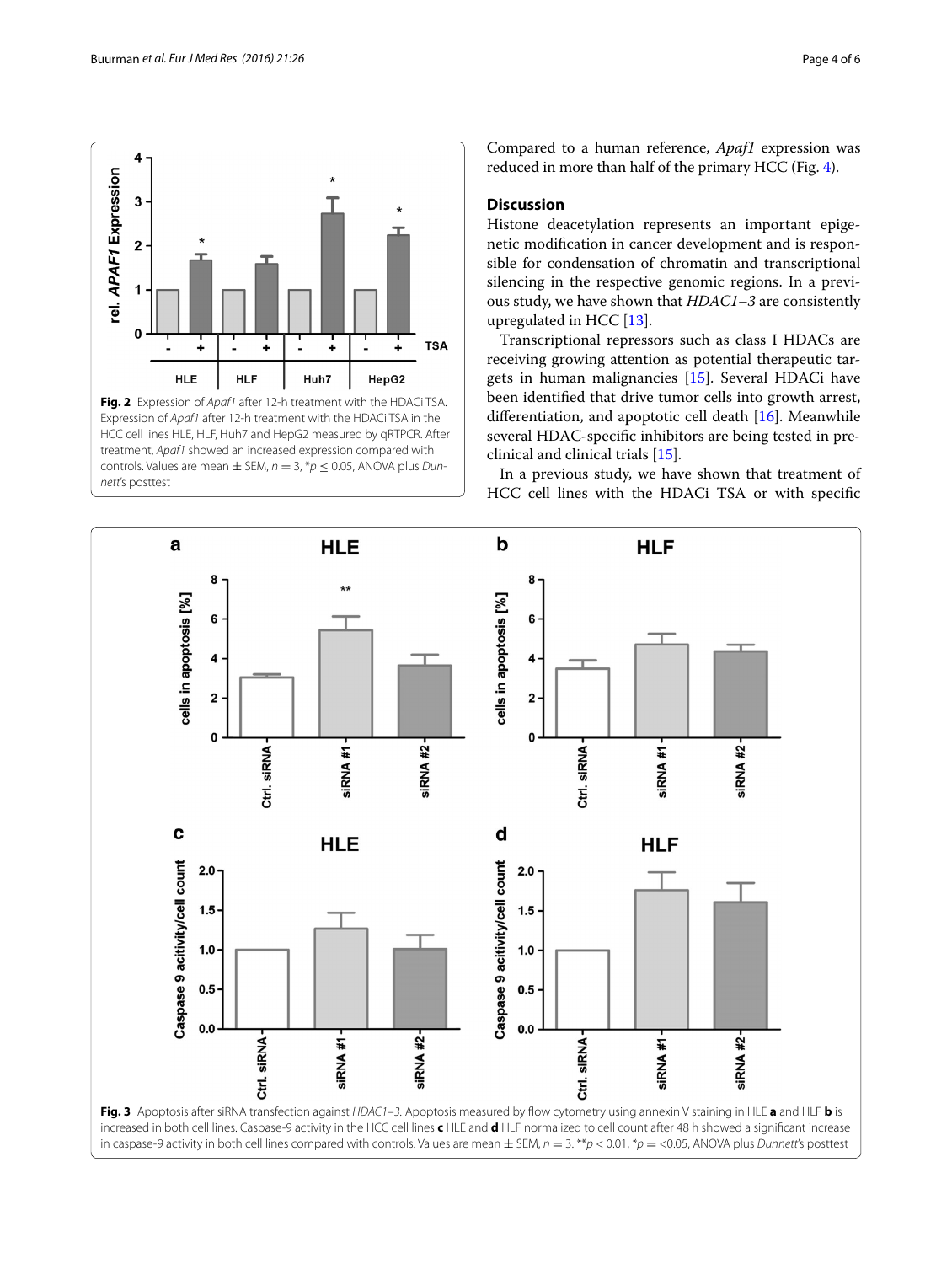

<span id="page-4-11"></span>siRNA against *HDAC1*, *2* and *3* led to increased histone acetylation [[13](#page-4-9)]. Using gene expression profiling after specific downregulation of *HDAC1*, *2* and *3* in HCC cell lines HLE and HLF, we observed an upregulation of *Apaf1*. *Apaf1* showed the most pronounced differential expression levels compared to untreated cells. This gene plays a central role in the mitochondrial caspase activation pathway of apoptosis. Indeed, after siRNA treatment against *HDAC1*–*3*, Apaf1 expression was increased, caspase-9 was activated and apoptosis induced significantly [[13\]](#page-4-9).

Human cancers are characterized by an imbalance of regulatory mechanisms controlling different cellular pathways, including apoptosis. Apaf1 and the cysteine proteases known as caspases are central proteins of the intrinsic apoptotic pathway. This pathway of apoptosis is activated by death stimuli that induce the release of proapoptotic factors such as cytochrome *c* from mitochondria into the cytosol and trigger the subsequent formation of the apoptosome, an oligomeric protein complex consisting of Apaf1, procaspase-9, cytochrome *c*, and deoxyadenosine triphosphate (ATP) [\[17](#page-5-2)]. Mature caspase-9 activates downstream caspases, such as caspase-3, resulting in the controlled demise of the cell [[18\]](#page-5-3). It is known that the histone acetylation and deacetylation in the retina are epigenetic phenomena that have an influence on the transcriptional repression of *Apaf1* [[19\]](#page-5-4). Furthermore, Tan et al. [[20](#page-5-5)] could show that TSA restores *Apaf1* function in chemoresistant ovarian cancer cells. It is also known that *Apaf1* is inactivated in metastatic melanomas [\[21\]](#page-5-6). Interestingly, TSA treatment did not result in increased *Apaf1* levels in melanoma cells, suggesting that HDAC inhibitor effects on apoptotic factors may be celltype-specific [\[22](#page-5-7)]. Moreover, it is known that HDACi can induce p53 acetylation which leads to the transcriptional upregulation of Apaf1 [\[23](#page-5-8)]. Moreover, Hanigan et al. [[24](#page-5-9)] could show that HDAC2 regulates *Apaf1* mediating the apoptotic response to HDAC inhibitors.

## **Conclusions**

Our studies demonstrate that *HDAC1*–*3* play a major role in mediating apoptotic response to HDAC inhibitors through direct regulation of *Apaf1* in HCC.

#### **Abbreviations**

Apaf1: apoptotic protease-activating factor 1; HCC: hepatocellular carcinoma; HDAC: histone deacetylases; HDACi: histone deacetylase inhibitor; qRTPCR: quantitative reverse-transcription polymerase chain reaction; siRNA: small interfering RNA; TSA: trichostatin A.

#### **Authors' contributions**

RB acquisition of data, drafting the manuscript. MS acquisition of data. BS study design, revising it critically for important intellectual content. BS study design, drafting the manuscript. All authors read and approved the final manuscript.

#### **Competing interests**

The authors declare that they have no competing interests.

Received: 10 September 2015 Accepted: 11 May 2016 Published online: 24 June 2016

#### **References**

- <span id="page-4-0"></span>1. Colombo M. Treatment of hepatocellular carcinoma. J Viral Hepat. 1997;4(Suppl 1):125–30.
- <span id="page-4-1"></span>2. Herold C, Reck T, Fischler P, Ott R, Radespiel-Troeger M, Ganslmayer M, et al. Prognosis of a large cohort of patients with hepatocellular carcinoma in a single European centre. Liver. 2002;22(1):23–8.
- <span id="page-4-2"></span>3. Mitelman F. Catalog of chromosome aberrations in cancer. vol. 1. New York: Wiley; 1994.
- <span id="page-4-3"></span>4. Okuda K. Hepatocellular carcinoma. J Hepatol. 2000;32(1 Suppl):225–37.
- <span id="page-4-4"></span>5. Lehmann U, Berg-Ribbe I, Wingen LU, Brakensiek K, Becker T, Klempnauer J, et al. Distinct methylation patterns of benign and malignant liver tumors revealed by quantitative methylation profiling. Clin Cancer Res. 2005;11(10):3654–60.
- 6. Marks P, Rifkind RA, Richon VM, Breslow R, Miller T, Kelly WK. Histone deacetylases and cancer: causes and therapies. Nat Rev Cancer. 2001;1(3):194–202.
- 7. Ropero S, Esteller M. The role of histone deacetylases (HDACs) in human cancer. Molecular Oncology. 2007;1(1):19–25.
- 8. Schneider-Stock R, Ocker M. Epigenetic therapy in cancer: molecular background and clinical development of histone deacetylase and DNA methyltransferase inhibitors. IDrugs. 2007;10(8):557–61.
- <span id="page-4-5"></span>9. Fraga MF, Ballestar E, Villar-Garea A, Boix-Chornet M, Espada J, Schotta G, et al. Loss of acetylation at Lys16 and trimethylation at Lys20 of histone H4 is a common hallmark of human cancer. Nat Genet. 2005;37(4):391–400.
- <span id="page-4-6"></span>10. Hauns B, Mais A, Doblhofer R, Henning SW, Hentsch B, Bitzer M. OP-09 Pharmacokinetic characteristics of the new treatment combination of sorafenib and resminostat, a novel histone deacetylase (HDAC) inhibitor, in patients with advanced hepatocellular carcinoma (HCC): the SHELTER study. Dig Liver Dis. 2013;45(Supplement 3(0)):S251.
- <span id="page-4-7"></span>11. Dokmanovic M, Marks PA. Prospects: histone deacetylase inhibitors. J Cell Biochem. 2005;96(2):293–304.
- <span id="page-4-8"></span>12. Walkinshaw DR, Yang XJ. Histone deacetylase inhibitors as novel anticancer therapeutics. Curr Oncol. 2008;15(5):237–43.
- <span id="page-4-9"></span>13. Buurman R, Gurlevik E, Schaffer V, Eilers M, Sandbothe M, Kreipe H, et al. Histone deacetylases activate hepatocyte growth factor signaling by repressing microRNA-449 in hepatocellular carcinoma cells. Gastroenterology. 2012;143(3):811–20, e1–15.
- <span id="page-4-10"></span>14. Dor I, Namba M, Sato J. Establishment and some biological characteristics of human hepatoma cell lines. Gan. 1975;66(4):385–92.